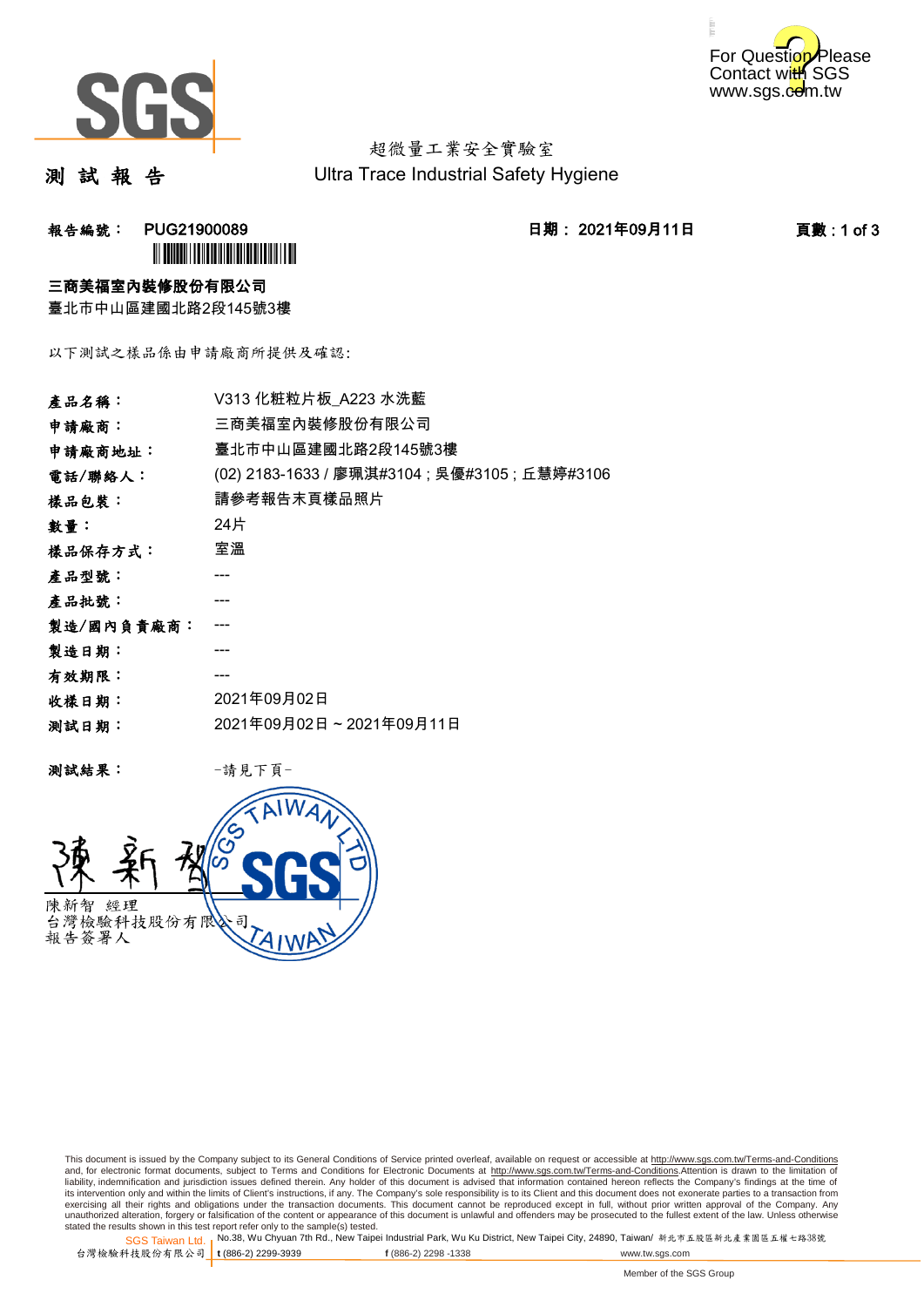

## 超微量工業安全實驗室 Ultra Trace Industrial Safety Hygiene

測 試 報 告

**報告編號: PUG21900089 日期: 2021年09月11日 頁數:2 of 3** 

ÌPUG21900089DÎ

## 三商美福室內裝修股份有限公司

臺北市中山區建國北路2段145號3樓

#### 測試結果:

| 测試項目      | CAS NO.   | 测試方法                                | 測試<br>結果 | 定量/偵測<br>極限 | 單位   |
|-----------|-----------|-------------------------------------|----------|-------------|------|
| 甲醛釋出量     |           | ---                                 |          | ---         | --   |
| 甲醛釋出量-平均值 | $50-00-0$ | ┃本測試參考CNS2215,以分光光度計<br>(UV/VIS)檢測。 | 0.170    | 0.0290      | mg/L |
| 甲醛釋出量-最大值 | $50-00-0$ | ┃本測試參考CNS2215,以分光光度計<br>(UV/VIS)檢測。 | 0.170    | 0.0290      | mg/L |

備註:

1.測試報告僅就委託者之委託事項提供測試結果,不對產品合法性做判斷。

2. 本測試報告之所有檢驗內容,均依委託事項執行檢驗,如有不實,願意承擔完全責任。

3. 本報告不得分離,分離使用無效。

4.若該測試項目屬於定量分析則以「定量極限」表示;若該測試項目屬於定性分析則以「偵測極限」表示。

5.低於定量極限/偵測極限之測定值以「N.D.」或「 陰性」表示。微生物測試低於定量極限以「<定量極限值」表示。

6.甲醛釋出量:

| 記號   | 甲醛釋出量平均值 甲醛釋出量最大值 |          |  |  |
|------|-------------------|----------|--|--|
|      | $0.3$ 以下          | $0.4$ 以下 |  |  |
| F,   | $0.5$ 以下          | $0.7$ 以下 |  |  |
| ہ -ا | $1.5$ 以下          | 2.1以下    |  |  |

- END -

SGS Taiwan Ltd. 1 stated the results shown in this test report refer only to the sample(s) tested.<br>Stated the results shown in this test report refer only to the sample(s) tested.

台灣檢驗科技股份有限公司

**t** (886-2) 2299-3939 **f** (886-2) 2298 -1338 www.tw.sgs.com

This document is issued by the Company subject to its General Conditions of Service printed overleaf, available on request or accessible at http://www.sgs.com.tw/Terms-and-Conditions and, for electronic format documents, subject to Terms and Conditions for Electronic Documents at http://www.sgs.com.tw/Terms-and-Conditions.Attention is drawn to the limitation of liability, indemnification and jurisdiction issues defined therein. Any holder of this document is advised that information contained hereon reflects the Company's findings at the time of<br>its intervention only and within t exercising all their rights and obligations under the transaction documents. This document cannot be reproduced except in full, without prior written approval of the Company. Any<br>unauthorized alteration, forgery or falsifi